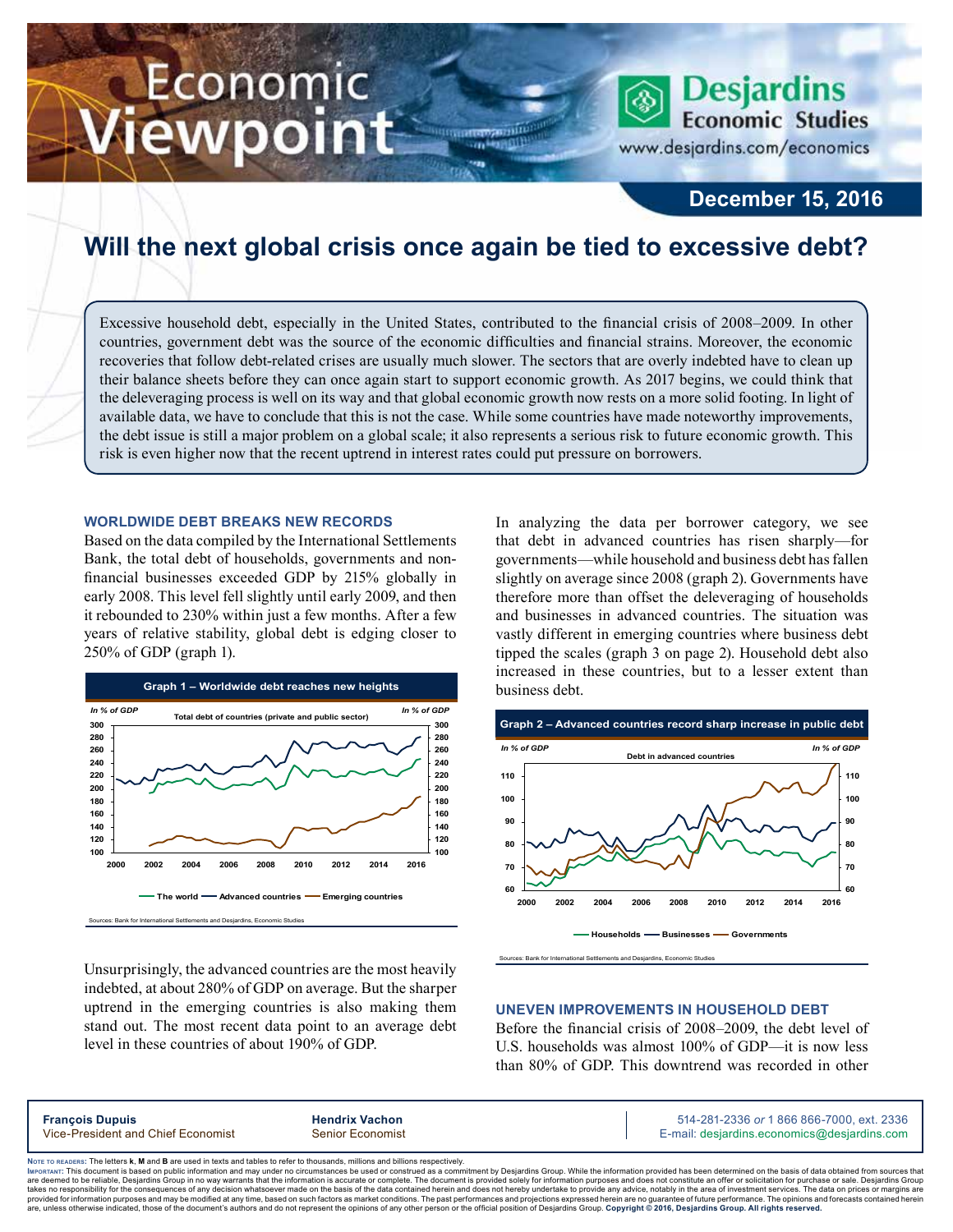



advanced countries (graph 4), while in some cases the complete opposite has occurred (graph 5).



Sources: Bank for International Settlements and Desjardins, Economic Studies



The debt level of households in Canada, Norway and New Zealand is reaching levels seen in the United States before the 2008–2009 crisis. The levels are even higher in Australia and Switzerland, with no reversal in sight. Households in Denmark and the Netherlands also show high debt levels, but the trend has been falling for the last few years.

The divergences in household debt levels seem in line with changes in home prices (graph 6). This is not all countries that have suffered a price correction in the last 10 years. Household debt could also has been boosted by a healthier economic situation in some countries and where the impact of low interest rates was more effective in stimulating credit.



#### **CHINA CATCHING UP TO ADVANCED COUNTRIES**

A closer look at the details of the debt uptrend in emerging countries shows that China is a major growth vector in this area. China's total debt is 255% of GDP—much higher than the other major emerging countries and close to the average of advanced countries (graph 7). This level of debt is similar to that in the United States (254.7% of GDP), but it still trails the level of debt in the euro zone (271.2%).



As is the case with several emerging countries, China's growing debt is primarily fuelled by the private sector, especially businesses. On this score, China has significantly past the G7 countries (graph 8 on page 3). If we add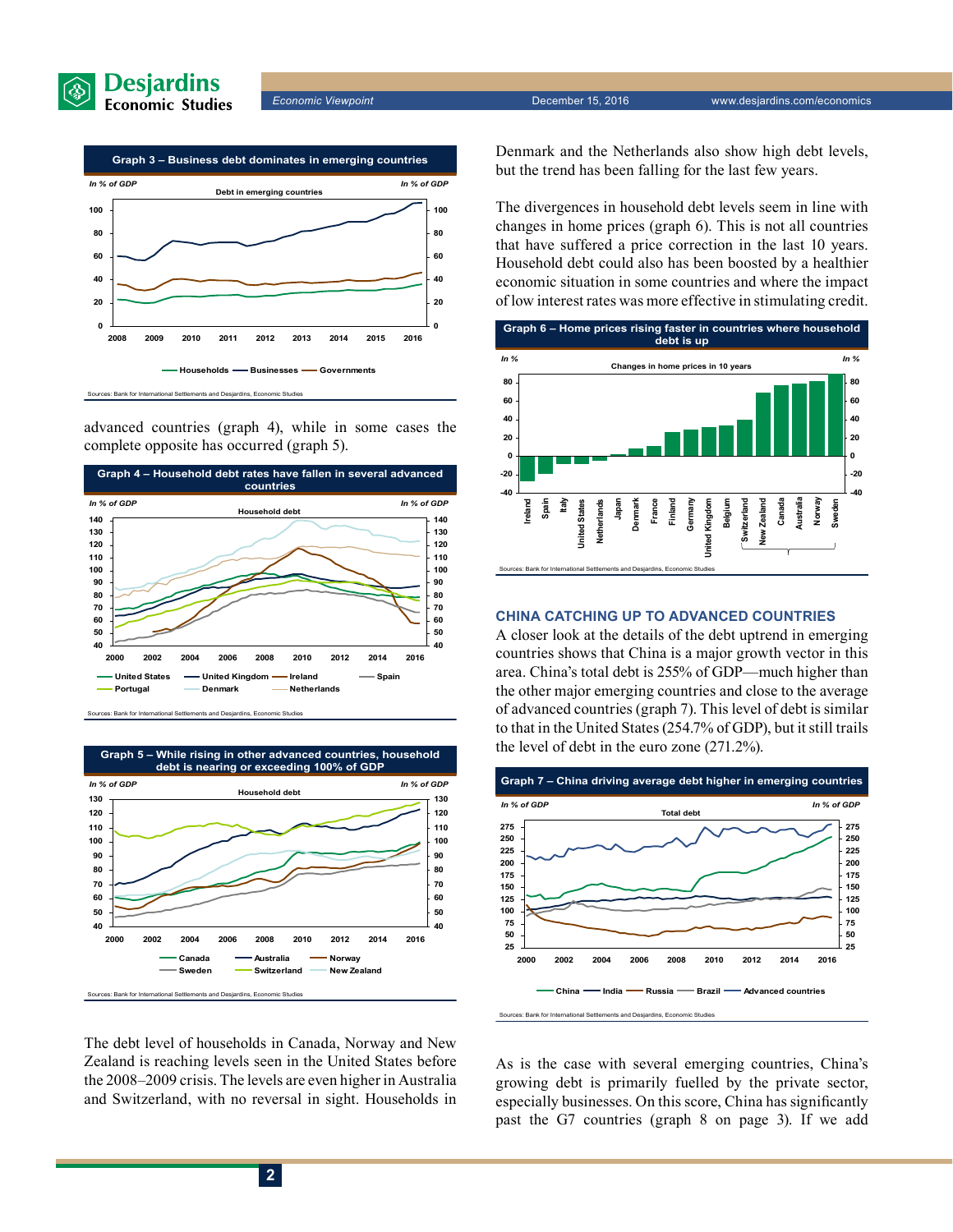





household debt to the mix, Canada is just slightly ahead of China—Canada tops of the list of private sector debt among the G7 countries (graph 9).



#### **A WORRISOME SNAPSHOT**

In short, the debt problem has not really been tackled in recent years, it has merely been displaced. Improvements in household balance sheets in the United States and in other advanced countries have been offset by increasing government debt. Private debt has also risen significantly elsewhere around the world, meaning that today other countries are grappling with the risks tied to overindebtedness, which is once again threatening to destabilize the global economy and the financial markets.

There are no clear debt thresholds that define the tipping point when households, businesses or governments are going to experience financial difficulties and hurt the economy. Still, the European Commission deems that private sector debt becomes problematic when it exceeds 160% of GDP1 . The threshold for governments is 60% of GDP. That said, several countries have had debt levels beyond these

thresholds for several years without necessarily triggering a financial or economic crisis.

We also have to consider the environment in which each country is evolving to assess the sustainability of debt. For example, the emerging countries, which are more inclined to turn to foreign capital for their financing needs, may see investors flee and financial tensions rise at the first sign of over-indebtedness. In contrast, Japan relies very little on foreign capital, which helps it support public debt that exceeds 230% of GDP. The level of interest rates is also important—the lower the interest rates, as has been the case for many years now, the easier it is to support higher debt. Households in Canada, Australia, Norway and Sweden are a prime example of this—the debt service ratios have fallen despite the increased debt carried by these households (graph 10).



#### **GREATER EXPOSURE TO ADVERSE SHOCKS**

Given that low interest rates help support high debt levels, the recent recovery in interest rates around the world could be a concern (graph 11 on page 4). Many borrowers could find themselves under pressure if this recovery were to grow in scope. High debt levels alone may not trigger a financial crisis and a recession, but they certainly make the economy more sensitive to adverse shocks.

Other than interest rates, a shock could also stem from declining home prices or incomes. The potential rise in protectionism in the United States could also trigger a new

<sup>&</sup>lt;sup>1</sup> Another threshold of 133% is now used, but the accounting method used for the private sector differs from the method applied by the Bank for International Settlements. The threshold of 160% had been proposed in 2011 as a comparable method.

European Commission, *Scoreboard for the surveillance of macroeconomic imbalances: Envisaged initial design, Brussels,* 2011. [http://ec.europa.eu/economy\\_finance/economic\\_governance/documents/](http://ec.europa.eu/economy_finance/economic_governance/documents/swp_scoreboard_08_11_2011_en.pdf)

[swp\\_scoreboard\\_08\\_11\\_2011\\_en.pdf.](http://ec.europa.eu/economy_finance/economic_governance/documents/swp_scoreboard_08_11_2011_en.pdf)